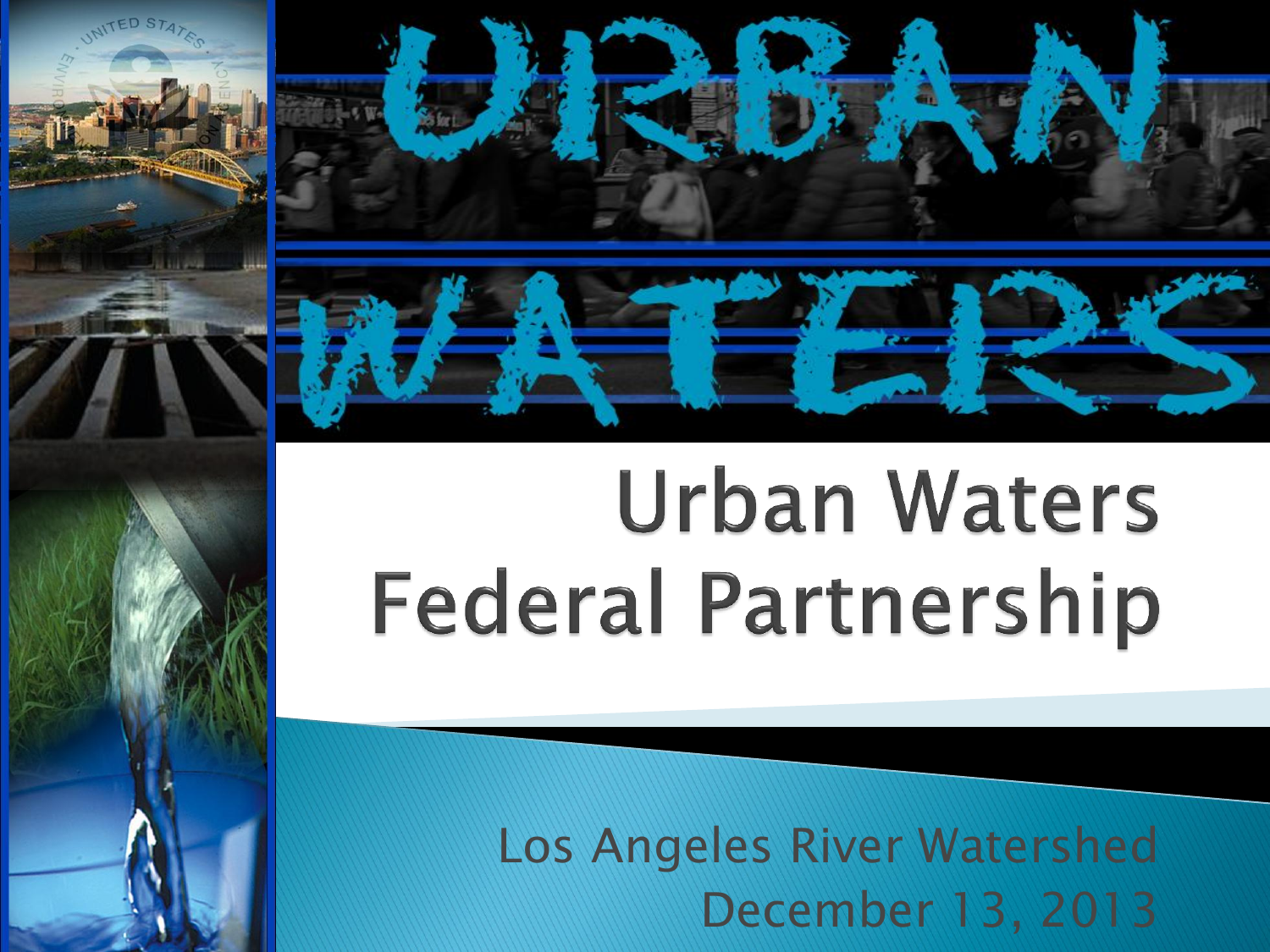## Urban Waters Federal Partnership

- Vision, Mission & Principles
	- "We believe a deeper connection to local water bodies can bring a new cycle of community hope and energy that will lead to healthier urban waters, improved public health, strengthened local businesses, and new jobs as well as expanded educational, recreational, housing, and social opportunities."

*Agencies* **EPA USDA DOI HUD DOT USACE NOAA EDA CDC NIEHS CNCS USDEd USDoE**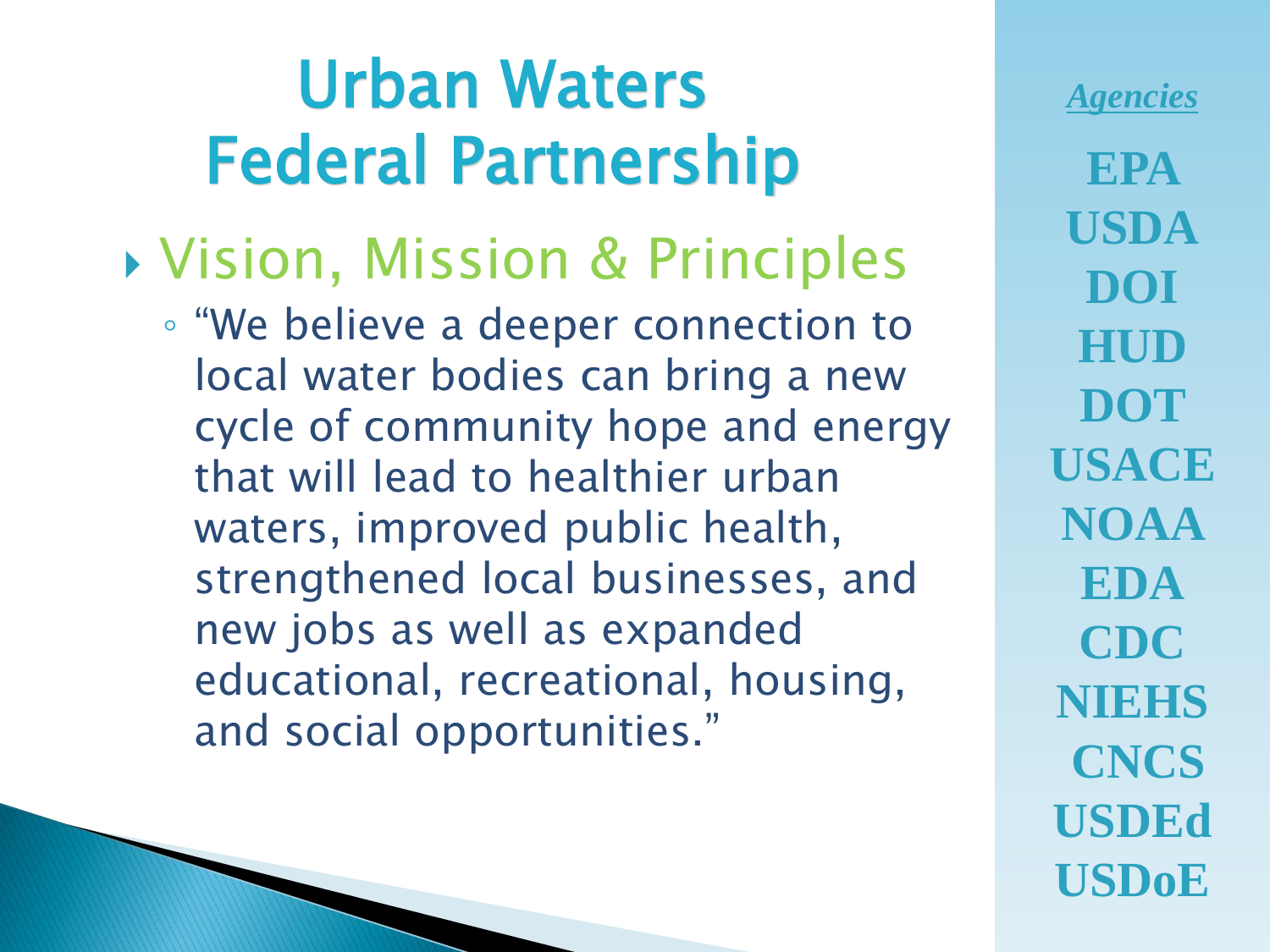# Urban Waters Locations

- Anacostia , DC/MD
- Patapsco-Baltimore , MD
- Bronx-Harlem , NY
- South Platte -Denver, CO
- Los Angeles River Watershed, CA
- Lake Pontchartrain –New Orleans, LA
- NW Indiana ,IN
- Mystic River-Boston, MA
- Proctor Creek-Atlanta, GA
- Martin Pena Canal-Puerto Rico
- Middle Blue-Kansas City, MO
- Middle Rio Grande-Albuquerque, NM
- Passaic, NJ
- W. Lake Erie Basin-Toledo, OH
- Green-Duwamish-Seattle, WA
- Delaware –Cooper, De
- Big-Meramec Rivers-St. Louis, MO
	- Grand Rapids, MI

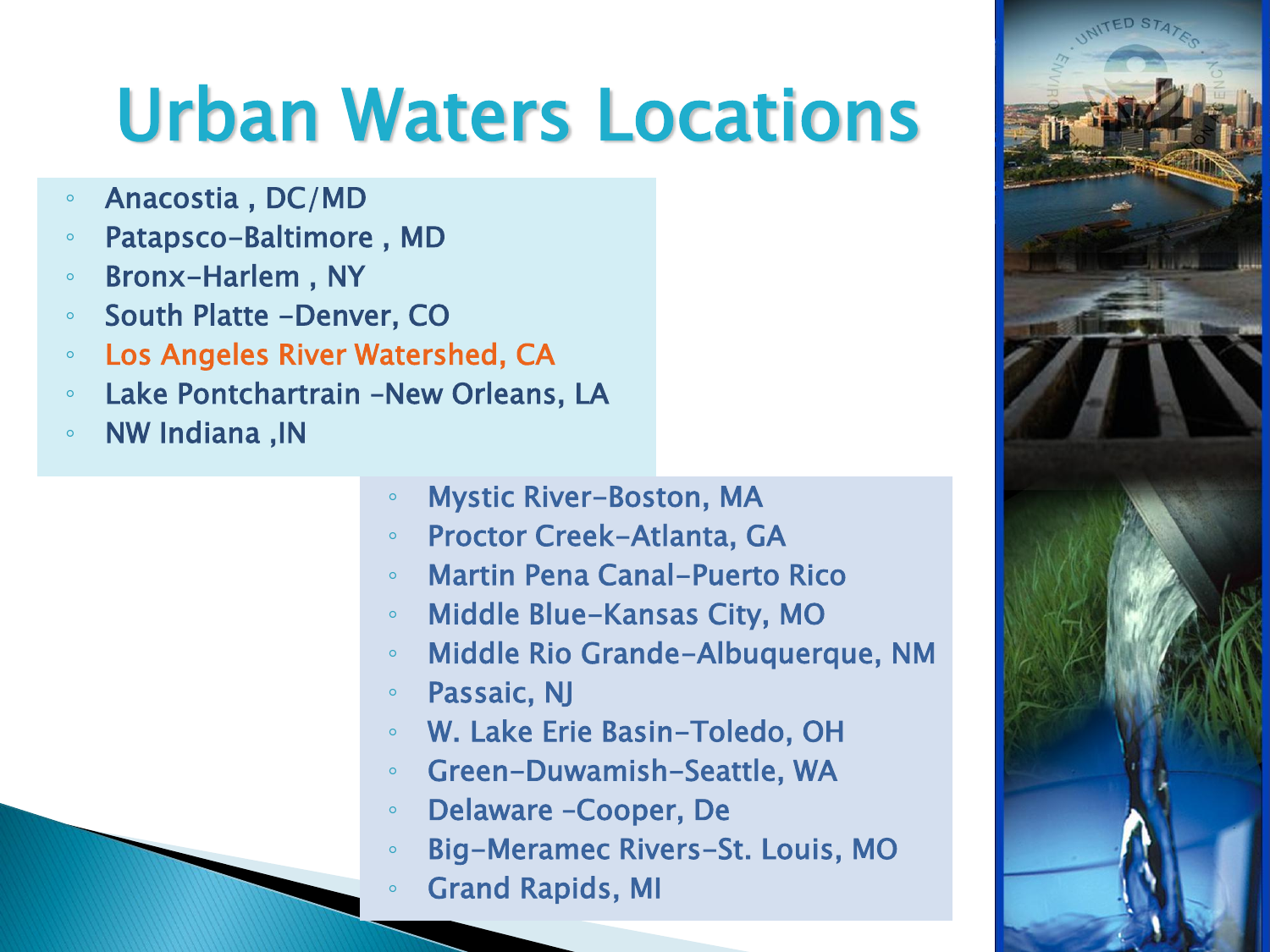## LA River Watershed Partnership

#### ▶ Federal Participants

- Bureau of Reclamation
- National Park Service
- US Army Corps of Engineers
- US Fish & Wildlife Service
- US Dept of Transportation
- US Forest Service
- National Weather Service
- USGS
- HUD

#### ▶ State and Local Govt

- State of CA
- Los Angeles County
- Cities of Los Angeles, Glendale, Long Beach, Gateway Cities



Environmental, Community and other local stakeholder organizations

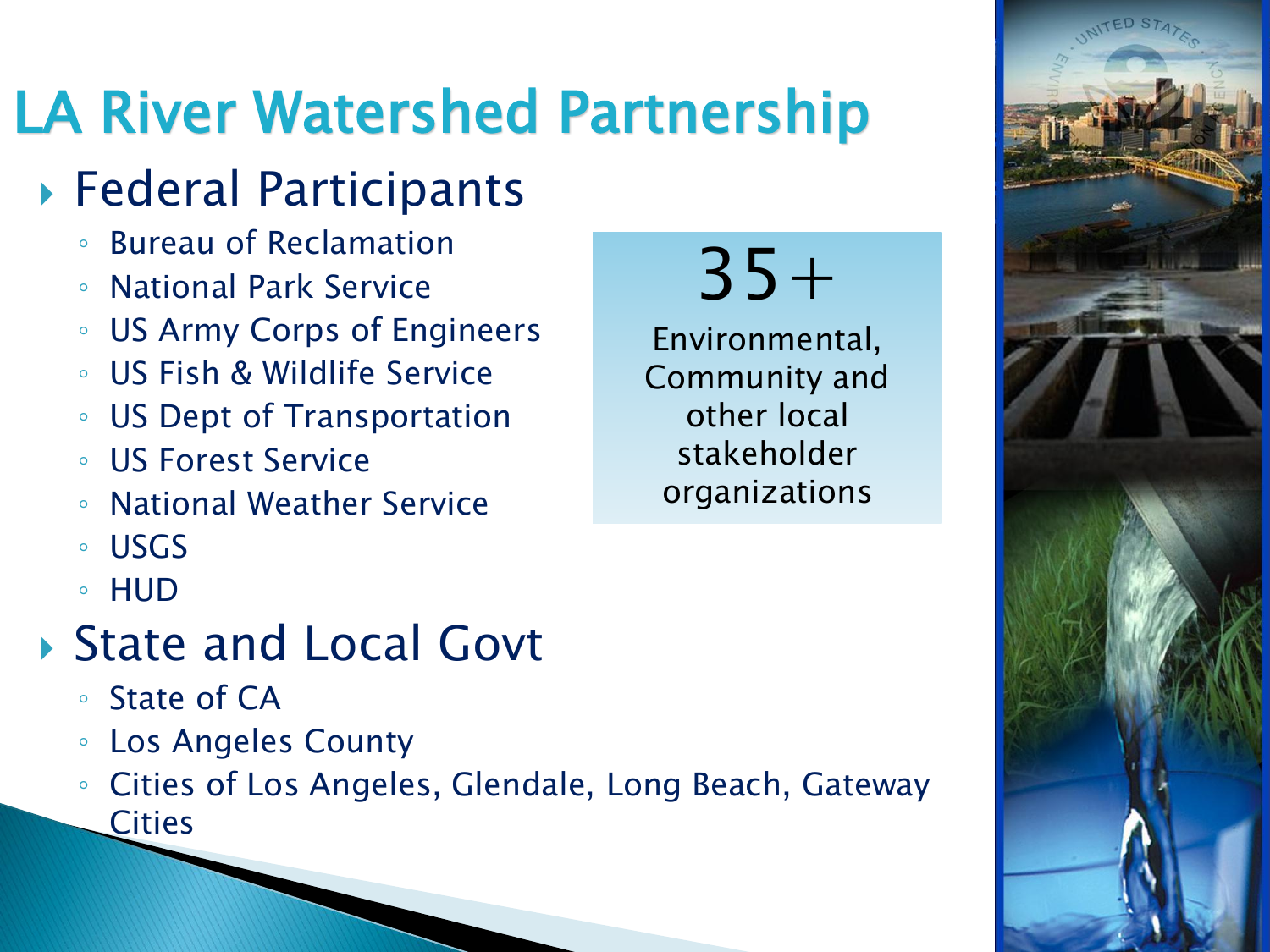#### Guiding Principles **Urban Waters Federal Partnership**

- ▶ Promote clean urban waters
- $\triangleright$  Reconnect people to their waterways
- Conserve water
- Use urban water systems as a way to promote economic revitalization and prosperity
- Encourage community improvements through active partnerships
- $\triangleright$  Be open and honest. Listening to communities is the best way to engage them
- Focus on measuring results and evaluation to fuel future success

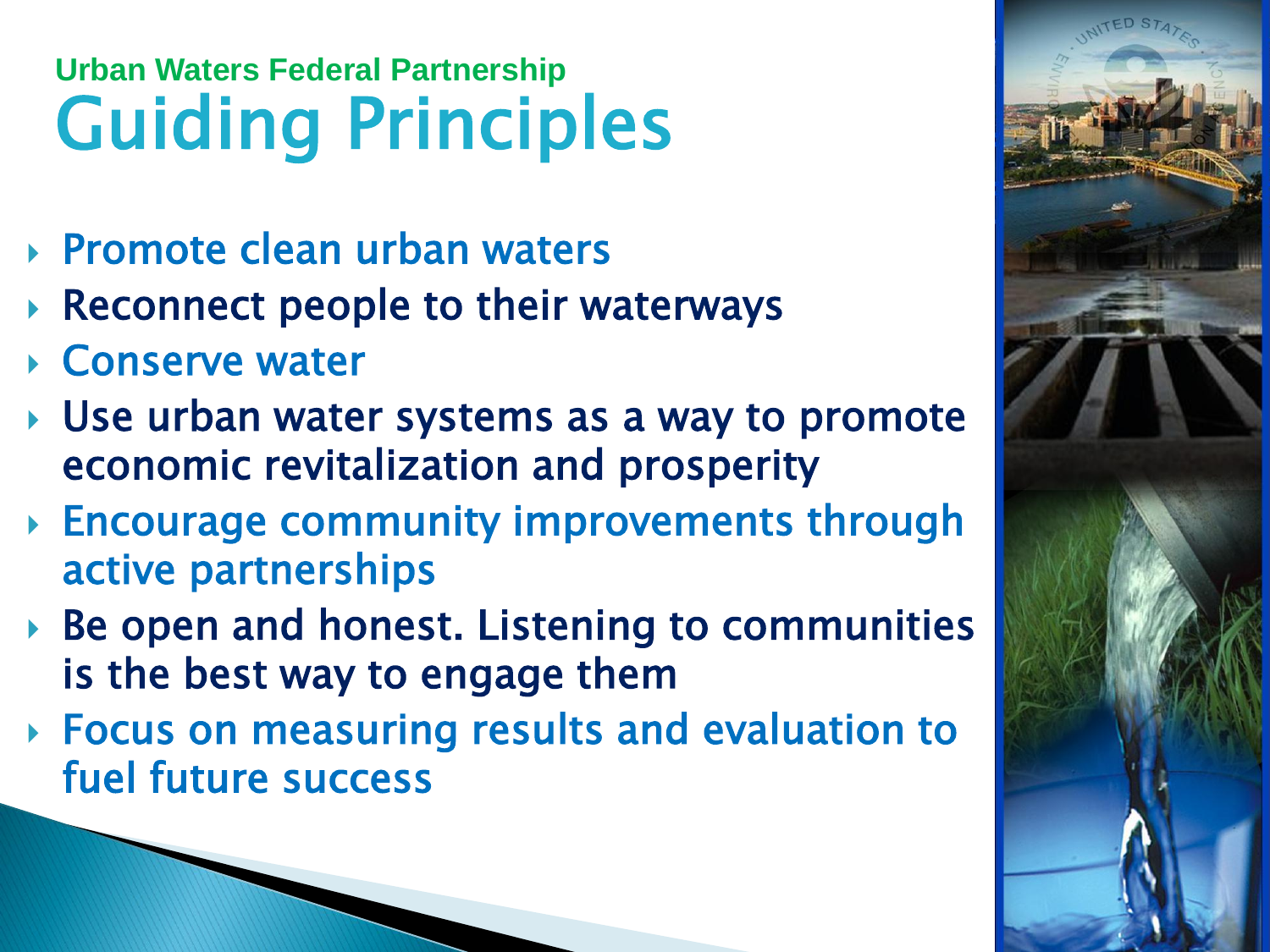### LA River: Restoration

- ▶ ARBOR Study (City of LA/USACE)
- Climate Change/Basin Stormwater Conservation Study (Reclamation)
- Sepulveda Basin Concrete Removal (USACE)
- ▶ E. San Pedro Bay Ecosystem (City of Long Beach)
- ▶ Arroyo Seco Watershed/Canyon (ASF)
- ▶ Compton Creek (LA County, Coastal Conservancy, Heal the Bay)

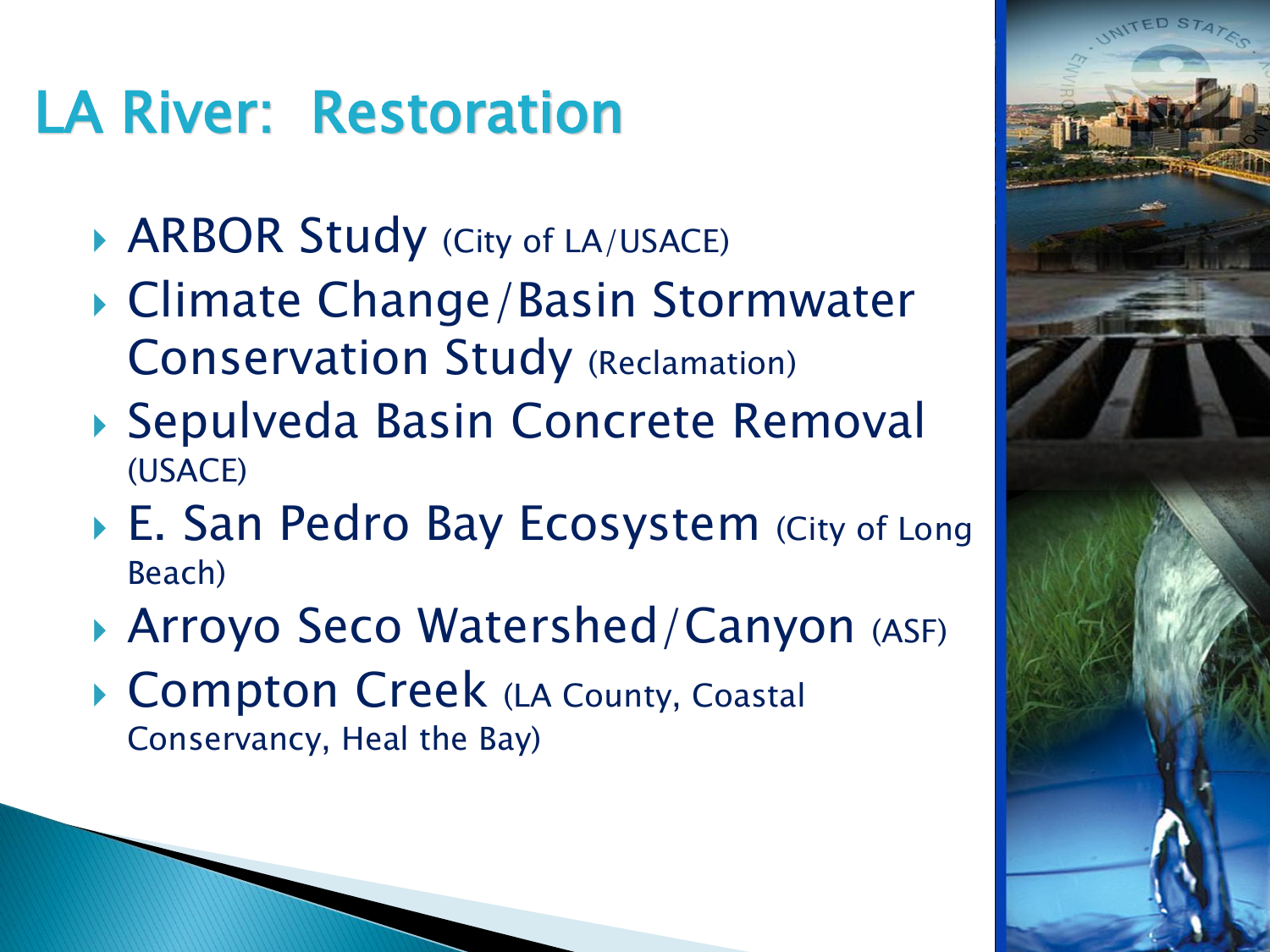## LA River: Connection & Recreation

- ▶ Indicators of Watershed Health (CWH)
- ▶ Open Rec Zone (City of LA, MRCA)
- **LA River Natural Zone (CCCS)**
- **River Forecast Site (NOAA, LACC, MRCA, LARRC)**
- Glendale Riverwalk (City of Glendale, NE Trees)
- ▶ De Anza Certification (NPS, City of LA)

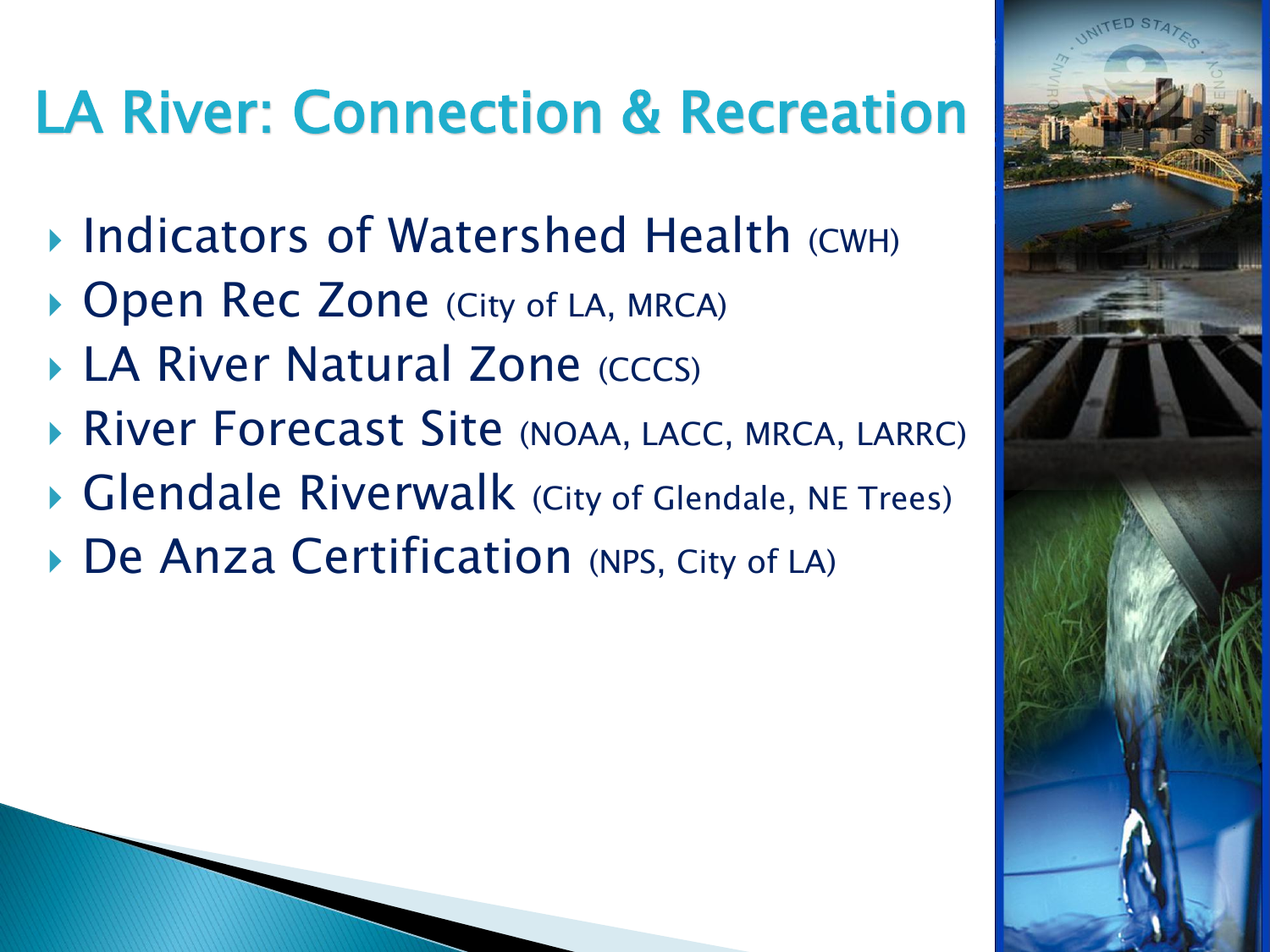## LA River: Community & Economy

- **NELA Riverfront Collaborative (NELA RC/HUD**
- ▶ Safe Routes to the River (MRCA, LAUSD)
- ▶ La Noria/Water Wheel (Metabolic Studios)
- ▶ Safe Routes to the River (MRCA, LAUSD)
- Greenway 2020 (LARRC)
- ▶ Engaging Financing (FRBSF, LARRC)

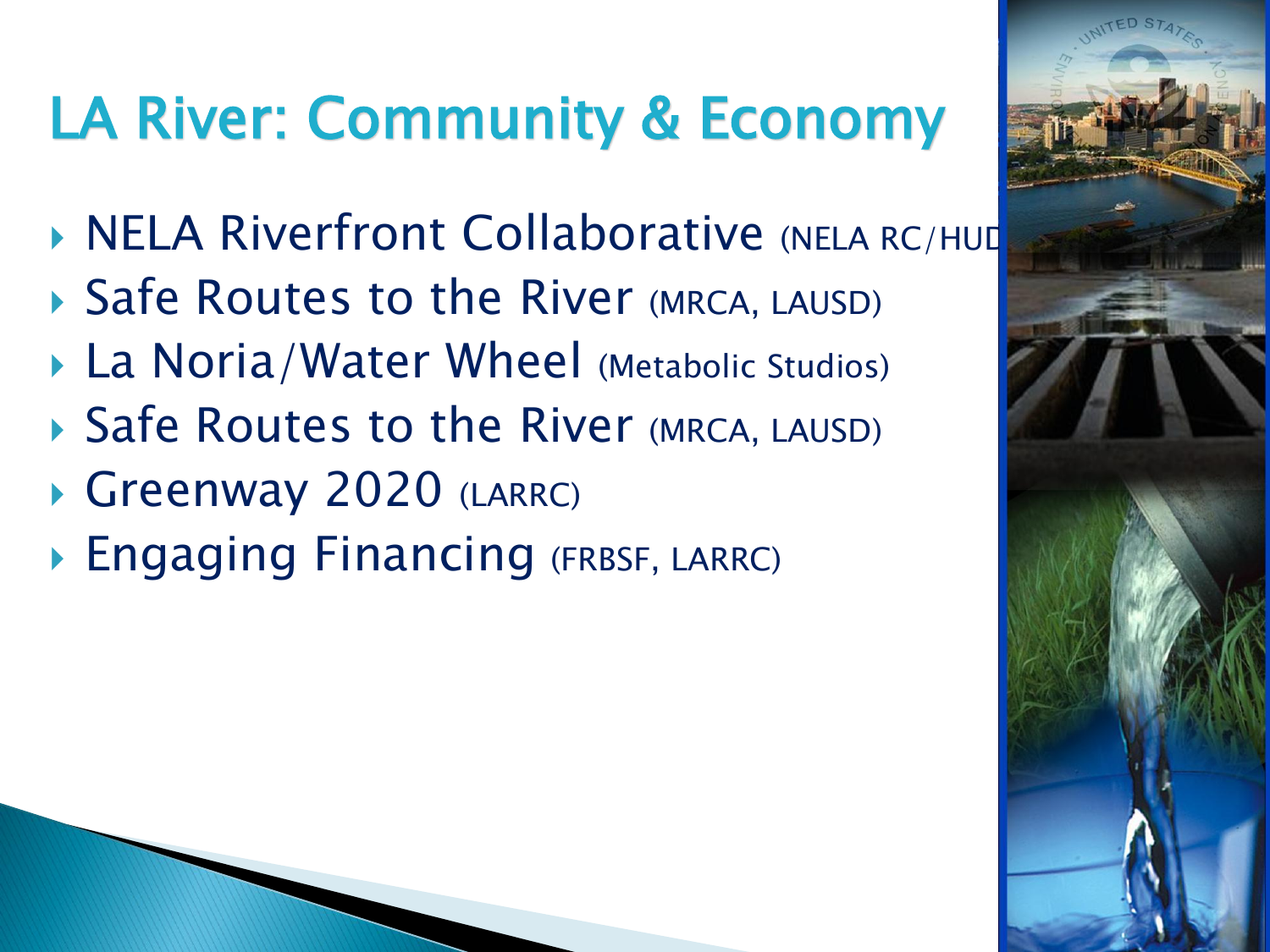### Next Steps

- Communication
- Increased Access & Recreation
- Leveraging of Resources
- Engaging other Federal Partners
- Raising the profile of the River